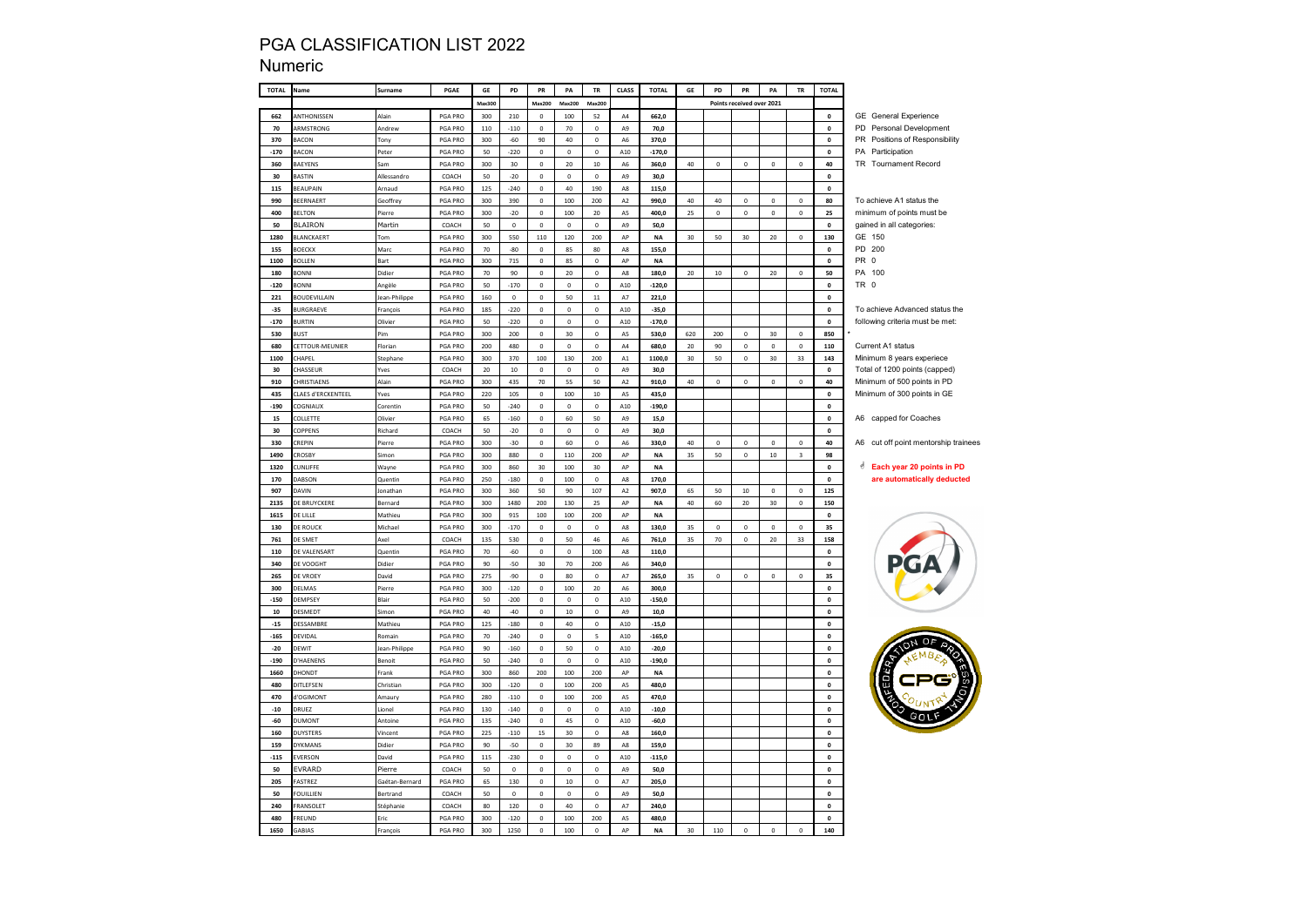### Numeric

| 30              | <b>GARCIA VLEMS</b>   | Diego           | COACH                   | 20           | $10\,$       | $\mathbf 0$   | $\circ$            | $\pmb{0}$         | A9             | 30,0             |    |             |             |             |              | $\mathbf 0$                     |
|-----------------|-----------------------|-----------------|-------------------------|--------------|--------------|---------------|--------------------|-------------------|----------------|------------------|----|-------------|-------------|-------------|--------------|---------------------------------|
| 660             | <b>GAVAGHAN</b>       | Stuart          | <b>PGA PRO</b>          | 300          | 350          | $\mathbf 0$   | 10                 | $\mathbf 0$       | A <sub>4</sub> | 660.0            |    |             |             |             |              | $\mathbf 0$                     |
| 210             | GHILAIN               | Naīma           | PGA PRO                 | 150          | $\pmb{0}$    | $\mathbf 0$   | 30                 | 30                | A7             | 210,0            |    |             |             |             |              | $\pmb{0}$                       |
| 50              | GHYSEL                | Simon           | COACH                   | 50           | $\mathbf{0}$ | $\mathbf 0$   | $\mathbf{0}$       | $\mathbf 0$       | A9             | 50,0             |    |             |             |             |              | $\pmb{0}$                       |
| 130             | GOMEZ                 | David           | PGA PRO                 | 190          | $-60$        | $\mathbf 0$   | $\bf 0$            | $\mathbf 0$       | A8             | 130,0            | 25 | $10\,$      | 0           | 0           | $\mathbf 0$  | 35                              |
| $-45$           | GOOSSENS              | Thierry         | PGA PRO                 | 195          | $-240$       | $\pmb{0}$     | $\mathbf 0$        | $\pmb{0}$         | ${\tt A10}$    | $-45,0$          |    |             |             |             |              | $\pmb{0}$                       |
| $-165$          | <b>GOOSSENS</b>       | lan             | PGA PRO                 | 50           | $-230$       | $\mathbf 0$   | 15                 | $\mathbf 0$       | A10            | $-165.0$         |    |             |             |             |              | $\pmb{\mathsf{o}}$              |
| 1530            | GOOVAERTS             | Filip           | PGA PRO                 | 300          | 930          | $\mathbf 0$   | 100                | 200               | AP             | <b>NA</b>        | 30 | 120         | $\mathbf 0$ | $\pmb{0}$   | $\mathbf 0$  | 150                             |
| 700             | GRESEL                | Kars            | PGA PRO                 | 250          | 400          | $\mathbf 0$   | 50                 | $\mathbf 0$       | A3             | 700,0            |    |             |             |             |              | $\pmb{0}$                       |
|                 |                       |                 |                         |              |              | $\bf{0}$      |                    |                   |                |                  |    |             |             |             |              | $\mathbf 0$                     |
| $-10$<br>390    | GRESSE<br>GRUWEZ      | Gerald<br>Kris  | PGA PRO                 | 125<br>220   | -230<br>90   | $\mathbf 0$   | 60<br>80           | 35<br>$\mathbf 0$ | A10            | $-10,0$<br>390,0 |    |             |             |             |              | $\pmb{0}$                       |
| 90              |                       |                 | PGA PRO                 | 20           | 40           | $\Omega$      | 30                 | $\Omega$          | A6             |                  |    |             |             |             |              | $\mathbf{0}$                    |
|                 | <b>GUISSET</b>        | Olivier         | COACH                   |              |              |               |                    |                   | A9             | 90.0             |    |             |             |             |              |                                 |
| 390             | GULESSERIAN           | John            | PGA PRO                 | 300          | $-130$       | 30            | 100                | 90                | A <sub>6</sub> | 390,0            |    |             |             |             |              | $\pmb{\mathsf{o}}$              |
| 90              | HAUTERS               | Marc            | COACH                   | 20           | 50           | 10            | 10                 | $\mathbf 0$       | A9             | 90,0             |    |             |             |             |              | $\pmb{\mathsf{o}}$              |
| 30              | HAXHE                 | Annabelle       | COACH                   | $\mathbf{0}$ | 30           | $\mathbf 0$   | $\pmb{0}$          | $\mathbf 0$       | A9             | 30,0             |    |             |             |             |              | $\mathbf 0$                     |
| 30              | HELIN                 | Kevin           | PGA PRO                 | 20           | $10\,$       | $\mathbf 0$   | $\pmb{0}$          | $\mathbf 0$       | A9             | 30,0             |    |             |             |             |              | $\pmb{0}$                       |
| 50              | HOEVENAARS            | Vincent         | COACH                   | 50           | $\Omega$     | $\mathbf 0$   | $\theta$           | $\mathbf 0$       | A9             | 50,0             |    |             |             |             |              | $\pmb{\mathsf{o}}$              |
| 423             | SOLA                  | Francesco       | PGA PRO                 | 300          | $-180$       | $\mathbf 0$   | 120                | 183               | A5             | 423,0            | 30 | $\mathbf 0$ | $\mathbf 0$ | 30          | 143          | 203                             |
| 20              | ACOB                  | Tim             | COACH                   | $\mathbf 0$  | 20           | $\bf{0}$      | $\pmb{0}$          | $\pmb{0}$         | A9             | 20,0             |    |             |             |             |              | $\mathbf 0$                     |
| 680             | <b>ANSSENS</b>        | Emmanuel        | PGA PRO                 | 300          | 135          | 65            | 100                | 80                | A4             | 680,0            |    |             |             |             |              | $\pmb{\mathsf{o}}$              |
| 180             | AYET                  | Christian       | PGA PRO                 | 200          | $-120$       | $\mathbf 0$   | 100                | $\mathbf 0$       | A8             | 180,0            |    |             |             |             |              | $\pmb{0}$                       |
| 345             | <b>ONES</b>           | Adrian          | PGA PRO                 | 220          | $-40$        | 15            | 100                | 50                | A <sub>6</sub> | 345,0            |    |             |             |             |              | $\pmb{0}$                       |
| $-50$           | <b>IOYE</b>           | Alex            | PGA PRO                 | 50           | $-100$       | $\Omega$      | $\Omega$           | $\Omega$          | A10            | $-50,0$          |    |             |             |             |              | $\Omega$                        |
| 705             | AFON                  | Jérôme          | PGA PRO                 | 300          | 280          | $\mathbf 0$   | 75                 | 50                | A <sub>3</sub> | 705,0            | 20 | $\mathbf 0$ | $\mathbf 0$ | $\pmb{0}$   | $\mathbf 0$  | 20                              |
| 70              | ALOUX                 | Nicolas         | PGA PRO                 | 140          | $-130$       | 0             | 40                 | 20                | A9             | 70,0             |    |             |             |             |              | $\pmb{0}$                       |
| -135            | ANFRANCHI             | Stéphane        | PGA PRO                 | 65           | $-200$       | $\mathbf 0$   | $\circ$            | $\mathbf 0$       | A10            | $-135,0$         |    |             |             |             |              | $\pmb{\mathsf{o}}$              |
| 310             | ANGENAEKEN            | Arnaud          | PGA PRO                 | 160          | $-170$       | 60            | 60                 | 200               | A6             | 310,0            |    |             |             |             |              | $\pmb{0}$                       |
| 195             | ANGERAERT             | Yves            | PGA PRO                 | 230          | $-135$       | $\mathbf 0$   | 100                | $\mathbf 0$       | A8             | 195,0            |    |             |             |             |              | $\pmb{0}$                       |
| 130             | AUWERS                | Peter           | <b>PGA PRO</b>          | 190          | $-90$        | $\mathbf 0$   | 30                 | $\mathbf 0$       | A <sub>8</sub> | 130.0            |    |             |             |             |              | $\mathbf{0}$                    |
| 1490            | EBRASSEUR             | Dave            | PGA PRO                 | 300          | 690          | 180           | 120                | 200               | AP             | <b>NA</b>        | 20 | 50          | $\mathbf 0$ | 20          | 20           | 110                             |
| 1100            | EDBURY                | Carl            | PGA PRO                 | 300          | 490          | 200           | 100                | 10                | AP             | <b>NA</b>        |    |             |             |             |              | $\pmb{\mathsf{o}}$              |
| 20              | EGRAND                | ena             | COACH                   | 0            | 20           | 0             | $\mathbf 0$        | 0                 | A9             | 20,0             |    |             |             |             |              | $\pmb{\mathsf{o}}$              |
| $\textbf{-110}$ | EPAGE                 | Julien          | PGA PRO                 | 95           | $-225$       | $\pmb{0}$     | $20\,$             | $\pmb{0}$         | ${\tt A10}$    | $-110,0$         |    |             |             |             |              | $\pmb{0}$                       |
| $-165$          | ESCUT                 | Cédric          | PGA PRO                 | 75           | $-240$       | $\mathbf 0$   | $\circ$            | $\mathbf 0$       | A10            | $-165.0$         |    |             |             |             |              | $\mathbf{0}$                    |
| 835             | ETEN                  | Sophie          | PGA PRO                 | 300          | 270          | 180           | 85                 | $\mathbf 0$       | A <sub>2</sub> | 835,0            |    |             |             |             |              | $\mathbf 0$                     |
| 1560            | <b>UNDQVIST</b>       | Henrik          | PGA PRO                 | 300          | 960          | $\mathbf 0$   | 100                | 200               | AP             | <b>NA</b>        |    |             |             |             |              | $\pmb{\mathsf{o}}$              |
|                 |                       |                 |                         |              |              | $\bf{0}$      |                    |                   | AP             |                  | 30 |             | $\theta$    |             | $\mathbf 0$  |                                 |
| 1200<br>30      | MACKECHNIE<br>MAILIAN | George          | PGA PRO                 | 300<br>50    | 590          | $\mathbf 0$   | 110<br>$\mathbf 0$ | 200               | A9             | NA               |    | 175         |             | $10\,$      |              | 215<br>$\pmb{0}$                |
| 30              | MAKHOUL               | Jean<br>Nicolas | COACH<br><b>PGA PRO</b> | 20           | $-20$<br>10  | $\Omega$      | $\Omega$           | 0<br>$\Omega$     | A9             | 30,0<br>30.0     |    |             |             |             |              |                                 |
| 175             | MAMBOURG              |                 | PGA PRO                 | 195          | $-30$        | $\mathbf 0$   | 10                 | $\mathbf 0$       | A <sub>8</sub> | 175,0            |    |             |             |             |              | $\pmb{0}$<br>$\pmb{\mathsf{o}}$ |
|                 |                       | Thomas          |                         |              |              |               |                    |                   |                |                  |    |             |             |             |              |                                 |
| -85             | MANN                  | Wallace         | PGA PRO                 | 155          | $-240$       | 0             | $\pmb{0}$          | $\mathbf 0$       | A10            | $-85,0$          |    |             |             |             |              | $\pmb{0}$                       |
| 345             | MARCOL                | sylvain         | PGA PRO                 | 275          | $-140$       | 0             | 90                 | 120               | A6             | 345,0            | 30 | $\mathbf 0$ | $\mathbf 0$ | $\mathbf 0$ | $\mathbf 0$  | 30                              |
| 44              | MARGUERY              | Raphael         | PGA PRO                 | 25<br>50     | $-20$        | 0<br>$\Omega$ | 20<br>$\theta$     | 19<br>$\Omega$    | A9             | 44,0             | 25 | 0           | 0           | 20          | 19           | 64                              |
| $-70$           | MARIONEX              | Tanguy          | PGA PRO                 |              | $-120$       |               |                    |                   | A10            | $-70.0$          |    |             |             |             |              | $\pmb{\mathsf{o}}$              |
| 1580            | MASSON                | Fabrice         | PGA PRO                 | 300          | 970          | 200           | 100                | 10                | AP             | <b>NA</b>        | 30 | 40          | $\mathbf 0$ | $\mathbf 0$ | $\mathbf{0}$ | 70                              |
| 1125            | MATOUX                | .oīc            | PGA PRO                 | 300          | 755          | $\mathbf 0$   | 70                 | $\mathbf 0$       | A1             | 1125,0           | 30 | 60          | $\mathbf 0$ | $\mathbf 0$ | $\mathbf 0$  | 90                              |
| 590             | MCLEAN                | Allan           | PGA PRO                 | 300          | 90           | $\mathbf 0$   | $\pmb{0}$          | 200               | A4             | 590,0            |    |             |             |             |              | $\pmb{\mathsf{o}}$              |
| 420             | MERCADER              | Lionel          | PGA PRO                 | 260          | 160          | 0             | $\mathbf{0}$       | 0                 | A5             | 420,0            |    |             |             |             |              | $\mathbf{0}$                    |
| 230             | MEUNIER               | Christophe      | PGA PRO                 | 270          | $-140$       | $\mathbf 0$   | 100                | $\mathbf 0$       | A7             | 230,0            |    |             |             |             |              | $\pmb{\mathsf{o}}$              |
| 260             | MILLER                | Martin          | PGA PRO                 | 110          | 10           | $\mathbf 0$   | 100                | 40                | A7             | 260,0            |    |             |             |             |              | $\pmb{\mathsf{o}}$              |
| 20              | MOÏSE                 | Jérémy          | COACH                   | $\pmb{0}$    | 20           | $\mathbf 0$   | $\pmb{0}$          | $\mathbf 0$       | A9             | 20,0             |    |             |             |             |              | $\mathbf 0$                     |
|                 |                       |                 |                         |              |              |               | 20                 | 200               | A8             | 110,0            |    |             |             |             |              | $\pmb{0}$                       |
| 110             | MONVILLE              | Gilles          | PGA PRO                 | 90           | $-200$       | $\mathbf 0$   |                    |                   |                |                  |    |             |             |             |              |                                 |
| 765             | MOREL                 | Gilles          | PGA PRO                 | 300          | 120          | 200           | 100                | 45                | A3             | 765,0            |    |             |             |             |              | $\mathbf{0}$                    |
| 50              | MORIAME               | Maxime          | COACH                   | 50           | $\pmb{0}$    | $\mathbf 0$   | $\pmb{0}$          | $\mathbf 0$       | A9             | 50,0             |    |             |             |             |              | $\pmb{0}$                       |
| 1715            | <b>MORTON</b>         | Chris           | PGA PRO                 | 300          | 915          | 200           | 100                | 200               | AP             | <b>NA</b>        |    |             |             |             |              | $\pmb{\mathsf{o}}$              |
| 640             | NICOLAS               | François        | PGA PRO                 | 300          | 40           | 20            | 80                 | 200               | A <sub>4</sub> | 640.0            | 40 | $\mathbf 0$ | $\mathbf 0$ | 10          | $\mathbf 0$  | 50                              |
| 930             | OOSTERLYNCK           | Georges         | PGA PRO                 | 300          | 610          | $\pmb{0}$     | 20                 | 0                 | A <sub>2</sub> | 930,0            | 25 | 50          | $\mathbf 0$ | $\circ$     | $\mathbf 0$  | 75                              |
| 1541            | OTTERSTRÖM            | Anthony         | PGA PRO                 | 300          | 935          | 200           | 100                | 6                 | AP             | NA               | 40 | 90          | 40          | $10\,$      | 0            | 180                             |
| 30              | OUDENNE               | Laurent         | COACH                   | 20           | 10           | 0             | $\bf 0$            | $\mathbf 0$       | A9             | 30,0             |    |             |             |             |              | 0                               |
| 962             | PEARCE                | Graham          | PGA PRO                 | 300          | 332          | 110           | 100                | 120               | A <sub>2</sub> | 962,0            | 40 | 40          | $\mathbf 0$ | $\mathbf 0$ | 0            | 80                              |
| $-125$          | PEETERS               | Thierry         | PGA PRO                 | 95           | $-220$       | 0             | $\pmb{0}$          | $\mathbf 0$       | A10            | $-125.0$         |    |             |             |             |              | o                               |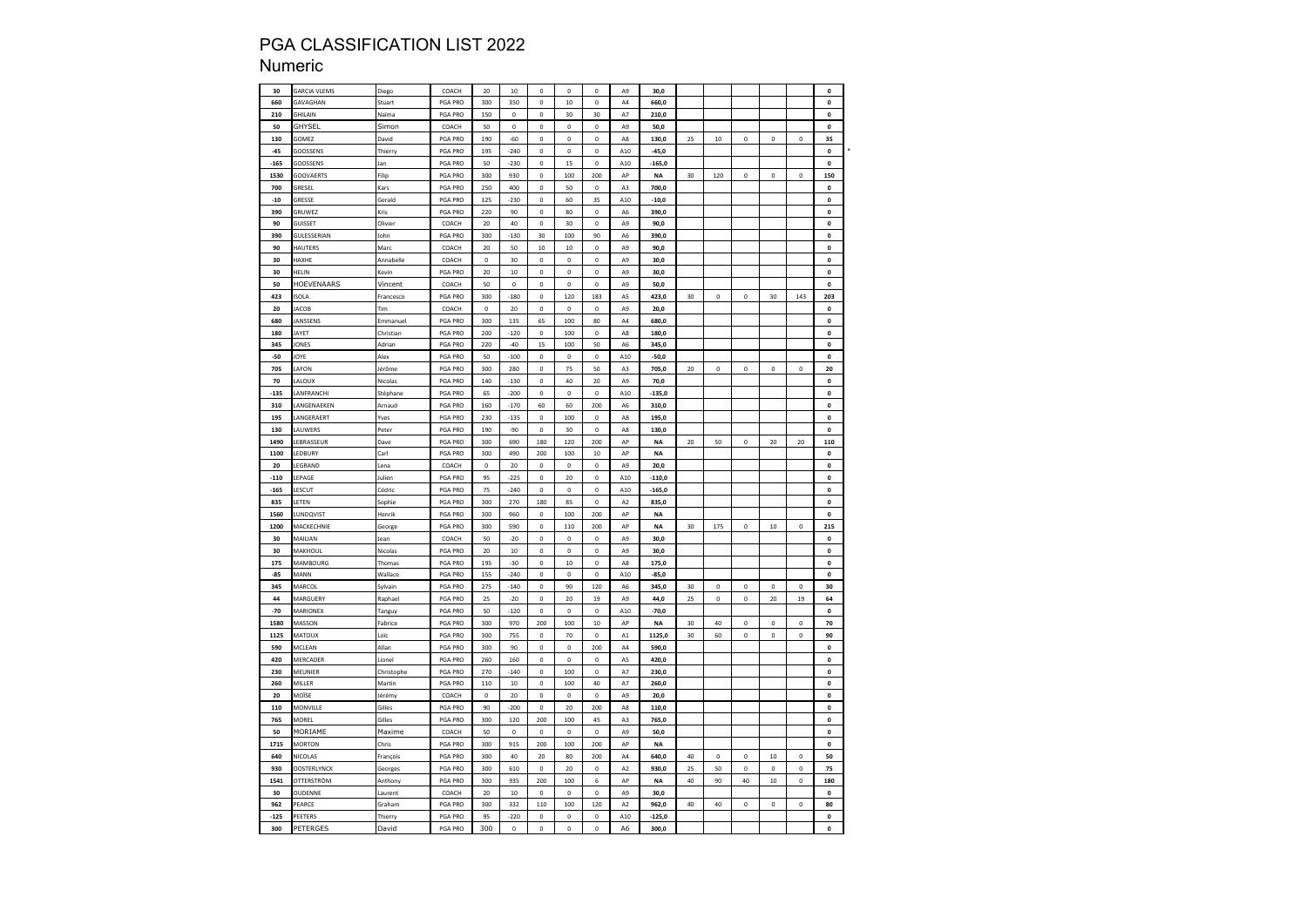### Numeric

| 20     |                       |                   |                |             |           |             |             |             |                |           |     |             |             |             |             |                    |
|--------|-----------------------|-------------------|----------------|-------------|-----------|-------------|-------------|-------------|----------------|-----------|-----|-------------|-------------|-------------|-------------|--------------------|
|        | PETERS                | Christiaan        | COACH          | $\pmb{0}$   | 20        | $\mathbf 0$ | $\pmb{0}$   | $\pmb{0}$   | A9             | 20,0      |     |             |             |             |             | $\pmb{\mathsf{o}}$ |
| 110    | <b>ETTERSSON</b>      | Fredrik           | PGA PRO        | 100         | 0         | $\mathbf 0$ | 10          | $\mathbf 0$ | A8             | 110,0     |     |             |             |             |             | 0                  |
| 40     | PINTENS               | Terry             | COACH          | 20          | 20        | $\mathbf 0$ | $\pmb{0}$   | $\mathbf 0$ | A9             | 40,0      |     |             |             |             |             | $\mathbf{0}$       |
| 330    | PIRA                  | Patrick           | PGA PRO        | 170         | 120       | $\mathbf 0$ | 30          | 10          | A6             | 330,0     |     |             |             |             |             | $\pmb{0}$          |
| 480    | PLANCHIN              | Tim               | PGA PRO        | 300         | $-120$    | $\Omega$    | 100         | 200         | A5             | 480.0     |     |             |             |             |             | $\mathbf 0$        |
| 30     | RAQUET                | Anthony           | COACH          | 50          | $-20$     | $\mathbf 0$ | $\pmb{0}$   | $\mathbf 0$ | A9             | 30,0      |     |             |             |             |             | $\pmb{0}$          |
|        |                       |                   |                |             |           |             |             |             |                |           |     |             |             |             |             |                    |
| 575    | RICHARD               | Laurent           | PGA PRO        | 300         | $-65$     | 30          | 110         | 200         | A4             | 575,0     | 70  | 0           | 10          | $10\,$      | 0           | 90                 |
| 30     | ROCCO DI TORREPADULA  | Claudia           | COACH          | 20          | 10        | 0           | 0           | 0           | A9             | 30,0      |     |             |             |             |             | $\pmb{\mathsf{o}}$ |
| 30     | ROCHUS                | Christophe        | COACH          | 20          | 10        | 0           | 0           | 0           | A9             | 30,0      |     |             |             |             |             | $\mathbf{0}$       |
| 30     | ROCHUS                | Olivier           | COACH          | 20          | 10        | $\mathbf 0$ | $\Omega$    | $\mathbf 0$ | A <sub>9</sub> | 30.0      |     |             |             |             |             | $\mathbf{0}$       |
| 400    | ROEKAERTS             | Florent           | COACH          | 110         | 250       | $\bf{0}$    | 40          | $\bf{0}$    | A <sub>6</sub> | 400,0     | 110 | 250         | $\theta$    | 40          | $\mathbf 0$ | 400                |
| 100    | ROELS                 | Geoffrey          | PGA PRO        | 50          | 20        | $\mathbf 0$ | 30          | $\mathbf 0$ | A8             | 100,0     |     |             |             |             |             | $\pmb{0}$          |
|        |                       |                   |                |             |           |             |             |             |                |           |     |             |             |             |             |                    |
| 300    | ROSS                  | Mike              | PGA PRO        | 300         | $\pmb{0}$ | 0           | 0           | 0           | А6             | 300,0     |     |             |             |             |             | $\pmb{0}$          |
| $-10$  | ROTTIE                | Sam               | PGA PRO        | 20          | -30       | 0           | 0           | $\mathbf 0$ | A10            | $-10,0$   |     |             |             |             |             | $\pmb{0}$          |
| 30     | SECULIER              | Christophe        | COACH          | 20          | 10        | $\mathbf 0$ | $\pmb{0}$   | $\mathbf 0$ | A9             | 30,0      |     |             |             |             |             | $\pmb{0}$          |
| 40     | SEEGMULLER            | Gaël              | COACH          | 20          | 20        | $\mathbf 0$ | $\mathbf 0$ | $\mathbf 0$ | A9             | 40,0      |     |             |             |             |             | $\pmb{\mathsf{o}}$ |
| 460    | SEINGIER              | Jean-François     | PGA PRO        | 300         | 160       | $\mathbf 0$ | $\pmb{0}$   | $\mathbf 0$ | A5             | 460,0     |     |             |             |             |             | $\pmb{\mathsf{o}}$ |
| 420    | <b>SIMONI</b>         | Vincent           | PGA PRO        | 300         | $-180$    | $\mathbf 0$ | 100         | 200         | A5             | 420,0     | 45  | $\pmb{0}$   | $\mathbf 0$ | $\pmb{0}$   | $\mathbf 0$ | 45                 |
|        |                       |                   |                |             |           |             |             |             |                |           |     |             |             |             |             |                    |
| 380    | <b>SINGLETON</b>      | Gavin             | PGA PRO        | 200         | $-120$    | 0           | 100         | 200         | A6             | 380,0     |     |             |             |             |             | $\pmb{0}$          |
| $-150$ | MEETS                 | Toon              | PGA PRO        | 50          | $-200$    | $\mathbf 0$ | $\pmb{0}$   | $\mathbf 0$ | A10            | $-150,0$  |     |             |             |             |             | $\pmb{\mathsf{o}}$ |
| 555    | SMETS                 | Ellen             | PGA PRO        | 245         | 60        | $\pmb{0}$   | 50          | 200         | A4             | 555,0     |     |             |             |             |             | $\pmb{0}$          |
| 30     | SMID                  | Antonie           | PGA PRO        | 60          | $-30$     | $\mathbf 0$ | $\pmb{0}$   | $\mathbf 0$ | A9             | 30.0      |     |             |             |             |             | $\mathbf 0$        |
| 200    | SNEBBOUT              | Karl              | COACH          | 40          | 150       | $\mathbf 0$ | 10          | $\mathbf 0$ | A7             | 200,0     | 20  | 70          | $\mathbf 0$ | $10\,$      | $\mathbf 0$ | 100                |
|        |                       |                   |                |             |           |             |             |             |                |           |     |             |             |             |             |                    |
| 30     | SPELKENS              | Kylian            | COACH          | $\mathbf 0$ | 30        | 0           | $\circ$     | $\mathbf 0$ | A9             | 30,0      |     |             |             |             |             | 0                  |
| 1120   | ADIOTTO               | Yuri              | PGA PRO        | 300         | 520       | $\mathbf 0$ | 100         | 200         | AP             | NA        |     |             |             |             |             | $\pmb{\mathsf{o}}$ |
| 690    | <b>TADIOTTO</b>       | Lara              | PGA PRO        | 300         | 70        | 20          | 100         | 200         | A4             | 690,0     | 30  | 30          | 0           | $10\,$      | 0           | 70                 |
| 585    | <b>ANGHE</b>          | Virginie          | <b>PGA PRO</b> | 190         | 265       | $\mathbf 0$ | 100         | 30          | A <sub>4</sub> | 585.0     |     |             |             |             |             | $\pmb{\mathsf{o}}$ |
| 1280   | THEUNIS               | Jérôme            | PGA PRO        | 300         | 780       | $\bf{0}$    | $\mathbf 0$ | 200         | AP             | <b>NA</b> | 55  | $\mathbf 0$ | $\bf{0}$    | $\pmb{0}$   | $\mathbf 0$ | 55                 |
| 100    | <b>THEUNIS</b>        | Maxime            | PGA PRO        | 100         | $-10$     | 10          | $\pmb{0}$   | $\pmb{0}$   | A8             | 100,0     |     |             |             |             |             | $\pmb{0}$          |
|        |                       |                   |                |             |           |             |             |             |                |           |     |             |             |             |             |                    |
| 380    | <b>THEYS</b>          | Nicolas           | PGA PRO        | 200         | $-120$    | 0           | 100         | 200         | A <sub>6</sub> | 380,0     |     |             |             |             |             | $\pmb{0}$          |
| 280    | <b>THIBON</b>         | Denis             | PGA PRO        | 300         | $-20$     | $\mathbf 0$ | $\pmb{0}$   | $\pmb{0}$   | A7             | 280,0     |     |             |             |             |             | $\pmb{0}$          |
| 3350   | <b>/AN BAARLE</b>     | Pats <sub>)</sub> | PGA PRO        | 300         | 2640      | 200         | 100         | 110         | AP             | <b>NA</b> | 55  | 40          | 10          | $\pmb{0}$   | $\mathbf 0$ | 105                |
| 20     | VAN BAARLE            | Joëlle            | COACH          | $\pmb{0}$   | 20        | $\mathbf 0$ | $\circ$     | $\mathbf 0$ | A <sub>9</sub> | 20.0      |     |             |             |             |             | $\mathbf{0}$       |
| 395    | VAN CAMPENHOUT        | Patrick           | PGA PRO        | 150         | 145       | $\mathbf 0$ | 100         | $\mathbf 0$ | A6             | 395,0     |     |             |             |             |             | $\pmb{0}$          |
| 660    | <b>VAN DAMME</b>      | Fabien            | PGA PRO        | 300         | $-40$     | 100         | 100         | 200         | A4             | 660,0     |     |             |             |             |             | $\pmb{\mathsf{o}}$ |
|        |                       |                   |                |             |           |             |             |             |                |           |     |             |             |             |             |                    |
| 50     | VAN DE HEYNING        |                   |                |             |           | $\mathbf 0$ | $\pmb{0}$   | $\mathbf 0$ | A9             | 50,0      |     |             |             |             |             |                    |
|        |                       | Jack              | COACH          | 50          | $\pmb{0}$ |             |             |             |                |           |     |             |             |             |             | $\pmb{0}$          |
| -190   | <b>VAN DER ELST</b>   | Gaëtan            | PGA PRO        | 50          | $-240$    | $\mathbf 0$ | $\pmb{0}$   | $\mathbf 0$ | A10            | $-190,0$  |     |             |             |             |             | $\pmb{0}$          |
| 125    | VAN HOVE              | Frederik          | COACH          | 155         | $-50$     | $\mathbf 0$ | 20          | $\mathbf 0$ | A8             | 125,0     |     |             |             |             |             | $\mathbf{0}$       |
| $-80$  | <b>VAN HOYWEGHEN</b>  | Mattias           | PGA PRO        | 80          | $-170$    | $\mathbf 0$ | 10          | $\mathbf 0$ | A10            | $-80.0$   |     |             |             |             |             | $\mathbf 0$        |
|        |                       |                   |                |             |           |             |             |             |                |           |     |             |             |             |             |                    |
| $-20$  | <b>VAN OOSTRUM</b>    | Petrus            | COACH          | 0           | $-20$     | $\mathbf 0$ | $\pmb{0}$   | $\mathbf 0$ | A10            | $-20,0$   |     |             |             |             |             | $\pmb{\mathsf{o}}$ |
| 443    | <b>VAN OYE</b>        | Patrick           | PGA PRO        | 210         | 70        | $\mathbf 0$ | 110         | 53          | A5             | 443,0     |     |             |             |             |             | $\pmb{\mathsf{o}}$ |
| 139    | <b>/AN RAEFELGEM</b>  | Olivier           | PGA PRO        | 125         | $-170$    | $\mathbf 0$ | 80          | 104         | A8             | 139,0     |     |             |             |             |             | $\pmb{\mathsf{o}}$ |
| 1390   | VAN RYCKEGHEM         | Valerie           | PGA PRO        | 300         | 790       | $\mathbf 0$ | 100         | 200         | $\mathsf{AP}$  | <b>NA</b> |     |             |             |             |             | $\pmb{0}$          |
| 400    | VAN STEENKISTE        | Marc              | PGA PRO        | 235         | 125       | $\mathbf 0$ | 40          | $\mathbf 0$ | A5             | 400.0     | 25  | 60          | $\mathbf 0$ | 10          | $\mathbf 0$ | 95                 |
| 30     | VAN TENDELOO          | Karl              | COACH          | 50          | $-20$     | $\bf{0}$    | $\pmb{0}$   | $\pmb{0}$   | A9             | 30,0      |     |             |             |             |             | $\pmb{0}$          |
|        |                       |                   |                |             |           |             |             |             |                |           |     |             |             |             |             |                    |
| 1160   | VAN WAETERMEULEN      | Aubin             | PGA PRO        | 300         | 360       | 200         | 100         | 200         | A1             | 1160,0    |     |             |             |             |             | $\pmb{\mathsf{o}}$ |
| -50    | VAN WIELE             | Tom               | <b>PGA PRO</b> | 50          | $-100$    | 0           | 0           | 0           | A10            | -50,0     |     |             |             |             |             | $\mathbf 0$        |
| 765    | VANBEGIN              | Dany              | PGA PRO        | 300         | 210       | $\pmb{0}$   | 100         | 155         | A3             | 765,0     |     |             |             |             |             | $\pmb{0}$          |
| 100    | VANBEGIN              | Raphaël           | <b>PGA PRO</b> | 80          | $-140$    | $\Omega$    | 30          | 130         | A <sub>8</sub> | 100.0     |     |             |             |             |             | $\pmb{0}$          |
| 202    | <b>VANDEN BOSSCHE</b> | Kevin             | COACH          | $\pmb{0}$   | 202       | $\mathbf 0$ | $\mathbf 0$ | $\mathbf 0$ | A7             | 202,0     |     |             |             |             |             | $\pmb{\mathsf{o}}$ |
|        |                       |                   | <b>PGA PRO</b> |             |           |             |             |             |                |           |     |             |             |             |             |                    |
| 530    | VANHOOTEGEM           | Nicolas           |                | 160         | 90        | $\mathbf 0$ | 80          | 200         | A5             | 530,0     |     |             |             |             |             | $\pmb{\mathsf{o}}$ |
| 2480   | VANMEERBEEK           | Michel            | PGA PRO        | 300         | 1730      | 160         | 100         | 190         | AP             | <b>NA</b> | 40  | 30          | 10          | 0           | $\mathbf 0$ | 80                 |
| 130    | VERCRUYCE             | Flory             | PGA PRO        | 300         | $-240$    | 0           | 15          | 55          | A8             | 130,0     |     |             |             |             |             | 0                  |
| 30     | VEREECKE              | Karel             | COACH          | 50          | $-20$     | $\mathbf 0$ | $\Omega$    | $\mathbf 0$ | A <sub>9</sub> | 30,0      |     |             |             |             |             | $\pmb{\mathsf{o}}$ |
| 630    | VERHAFGEN             | Véronique         | PGA PRO        | 300         | 40        | $\Omega$    | 100         | 190         | AA             | 630.0     |     |             |             |             |             | $\pmb{\mathsf{o}}$ |
| 230    | VERHOEVEN             |                   | PGA PRO        | 300         | -90       | $\mathbf 0$ | 20          | $\mathbf 0$ | A7             | 230.0     | 30  | 20          | $\mathbf 0$ | $\mathbf 0$ | $\mathbf 0$ | 50                 |
|        |                       | Gregory           |                |             |           |             |             |             |                |           |     |             |             |             |             |                    |
| 270    | <b>VERLEGH</b>        | Agathe            | PGA PRO        | 300         | $-100$    | $\mathbf 0$ | 20          | 50          | A7             | 270,0     |     |             |             |             |             | $\pmb{0}$          |
| 365    | VERLINDE              | Johan             | PGA PRO        | 275         | 50        | $\mathbf 0$ | 40          | $\mathbf 0$ | A6             | 365,0     |     |             |             |             |             | $\mathbf{0}$       |
| 80     | VERMEERSCH            | Pascal            | PGA PRO        | 130         | $-100$    | $\mathbf 0$ | 50          | $\mathbf 0$ | A9             | 80,0      |     |             |             |             |             | $\pmb{0}$          |
| 510    | VERPLANCKE            | Jan               | PGA PRO        | 300         | $-40$     | $\mathbf 0$ | 50          | 200         | A5             | 510,0     |     |             |             |             |             | $\pmb{\mathsf{o}}$ |
| $-10$  | VERTOMMEN             | Matthias          | PGA PRO        | 20          | $-30$     | $\mathbf 0$ | $\mathbf 0$ | $\mathbf 0$ | A10            | $-10,0$   |     |             |             |             |             | $\mathbf 0$        |